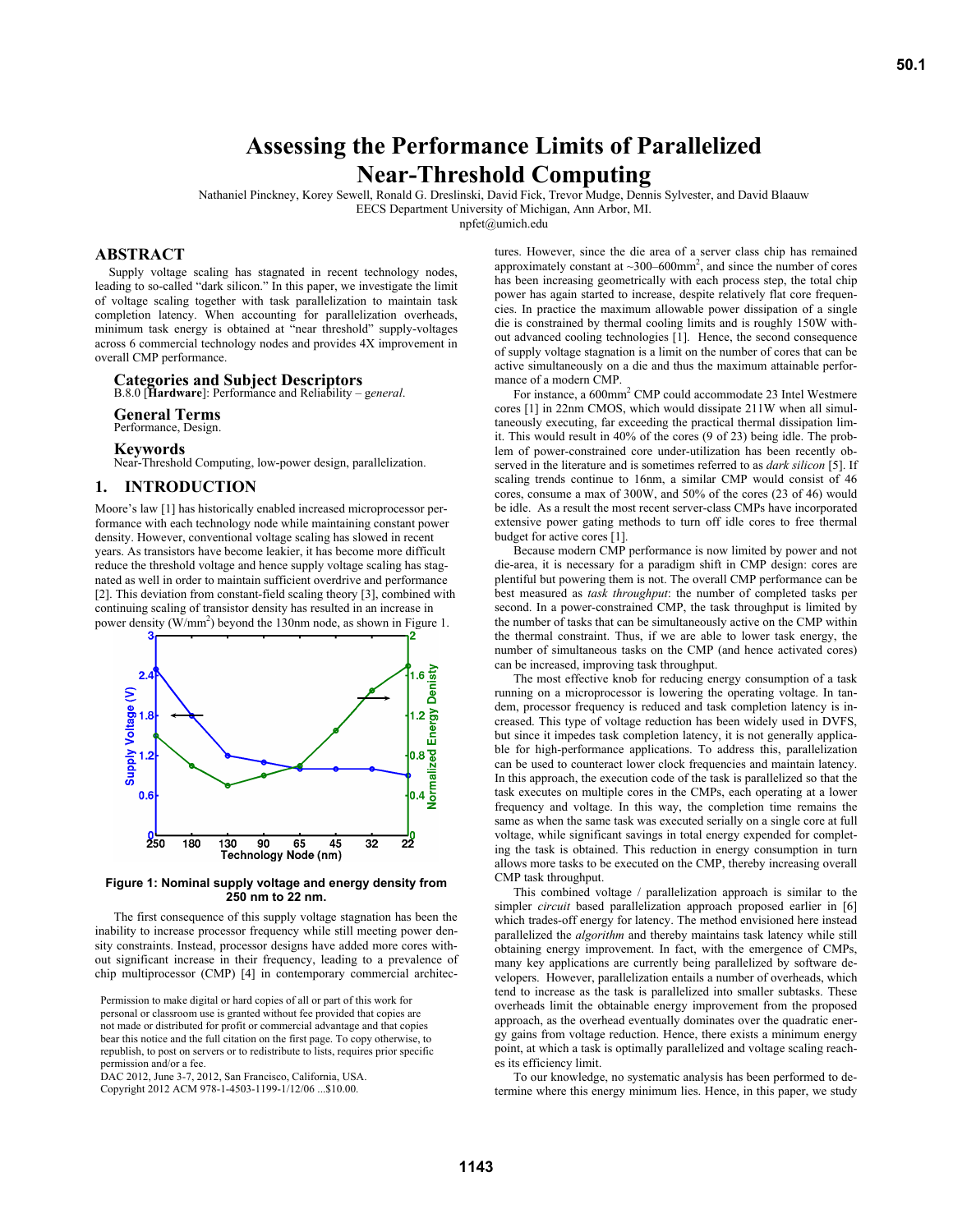this energy minimum, its associated energy gains, core operating voltage and task parallelization. We model three key factors limit energyefficient parallelization in modern CMOS technologies: The leakage of a transistor — *Leakage Overheads*; the inability to achieve ideal code parallelization — *Amdahl Overheads*; the impact of coherence, interconnect, and memory system design — *Architectural Overheads*. All these overheads are interrelated and limit the obtainable energy efficiency gains from voltage scaling, the optimal energy voltage  $(V_{\text{out}})$  and the number of parallel subtasks required for frequency drop compensation ( $N_{opt}$ ). In addition, we study the behavior of  $V_{opt}$  and  $N_{opt}$  across process nodes from 180nm to 32nm technology, using commercial process models.

Our key finding is that when realistic application-dependent overhead is included the optimal operating voltage is near threshold, roughly 200-400mV above the threshold voltage, and that this voltage range is valid across the six generations of industrial technologies as well as across transistor Vt selection. When accounting for all three overheads, operation at  $V_{opt}$  yields an energy efficiency gain of  $\sim$ 4× compared to operation at nominal voltage in 32nm and therefore allows a 4× increase in CMP task throughput under thermal constraints. Additionally, we find the maximum amount of energy-efficient parallelism, N<sub>opt</sub>, across SPLASH2 benchmarks has a median value of approximately 12. Because running at lower supply voltage increases sensitivity to variation, we also explore the impact of variation on  $V_{opt}$  and include this in our analysis.

## **2. SCALING LIMITERS**

There are three key limiters to energy-efficient scaling when a task is parallelized to maintain constant latency: leakage, Amdahl, and architectural. Each of these contributes to increased minimum energy and raises the energy-efficient operating point  $V_{opt}$ . The three key limiters are analyzed in the following subsections.

#### **2.1 Leakage**

First, we will assume a task can be perfectly parallelized across cores to compensate for frequency loss at a lower voltage, and the only nonideality from running at a slower clock frequency is transistor leakage. It is well known that reducing the supply voltage initially increases energy efficiency of a computation quadratically, yielding dramatic energy efficiency gains [7]. In the last 7 years, it has also been shown that leakage energy poses a *fundamental limiting factor* to energy efficiency gains through voltage reduction [8,9]. The required energy to complete a task can be divided into two categories, dynamic and static, and the classic relationship between energy and operating voltage is:

 $E_{total} = E_{dynamic} + E_{static} = CV_{dd}^2 + I_{leak}V_{dd}T_{task}$ 

Dynamic or active energy is the energy consumed in charging and discharging the transistor and interconnect capacitances associated with the task being executed. Static or leakage energy is due to the always present subthreshold and gate oxide currents integrated over the time  $T<sub>task</sub>$  to complete a task. While dynamic energy represents the energy needed to complete a task, static energy is parasitic and only poses an overhead on the computation. Although leakage can be mitigated in standby mode using techniques such as power gating and body biasing, it is more difficult to do so in active mode. Hence, leakage forms an unavoidable and fundamental limit on energy-efficiency.

To understand how leakage energy scales with  $V_{dd}$ , clock frequency scaling must be considered since as clock frequency is reduced the time to complete a task increases. For illustration purposes, the relationship between operating voltage and clock frequency is approximately:

$$
\frac{1}{T_{task}} \propto f \propto \frac{(V_{dd} - V_t)^{\alpha}}{V_{dd}}
$$

where Vt is the threshold voltage and  $\alpha$  is process dependent but close to 2. For our results we simulated industrial transistor models in Cadence Spectre to obtain energy and performance. The canonical circuit topology was a chain of 31 fanout-of-4 inverters along with dummy devices for realistic input and output slew rates. The logic activity factor was chosen as 15% to emulate a core where 15% of the logic gates switch on average per clock cycle [10]. In addition chains of other types of logic gates were simulated to confirm that the result obtained for an inverter chain were representative of other logic structures as well.

Initially, when  $V_{dd}$  is large relative to Vt, frequency scales proportionately to  $V_{dd}$  as shown in Figure 2. As  $V_{dd}$  is further reduced and nears Vt, frequency scales exponentially with  $V_{dd}$  because the transistor is no longer fully activated. Instead the transistor drive current comes from subthreshold leakage current which scales exponentially with the gate-to-source voltage, and thus exponentially with  $V_{dd}$ .



**Figure 2: Clock frequency of a logic chain versus operating voltage.** 

As operating voltage is lowered, the static energy increases since the time to complete a task scales inversely with clock frequency. Eventually, at very low voltages, static energy dominates over dynamic energy, Figure 3. The operating voltage where total energy is minimized is called  $V_{opt}$  and occurs when the derivatives with respect to  $V_{dd}$  of the two energies are equal,  $\frac{dE_{static}}{dVdd} = \frac{dE_{dynamic}}{dVdd}$  [9]. Beyond this point static energy increases more rapidly than dynamic energy decreases, and the total energy increases away from the energy minimum. For a 32nm node,  $V_{opt}$  when considering leakage overheads is ~300 mV



**32nm process.** 

In recent years, several sensor processors that operate at this  $V_{opt}$ , which typically lies below the device threshold voltage, have been designed and demonstrated as much as  $10\times$  energy efficiency gains over operation at nominal supply voltage [11,12]. However, these sensor processors also incur phenomenal frequency loss, often operating at clock frequencies of 100s of kHz.

To fully compensate for a frequency loss of *X* because reduced voltage operation, a task with *k* instructions must be parallelized across X cores. If frequency is not compensated the total execution time would increase proportionally to X\*k. But, since the task is parallelized, each of the X cores runs k/X instructions so the total execution time is  $X^*(k/X) = k$ . Thus, no performance is lost from parallelizing. While most scientific and high-performance applications have been parallelized to operate on CMPs, it is not practical to recover a factor of 100's or 1000's in frequency loss without enormous parallelization overheads. Therefore,  $V_{\text{opt}}$ , considering optimization overheads will be at a higher voltage level, which will be discussed in the next subsection.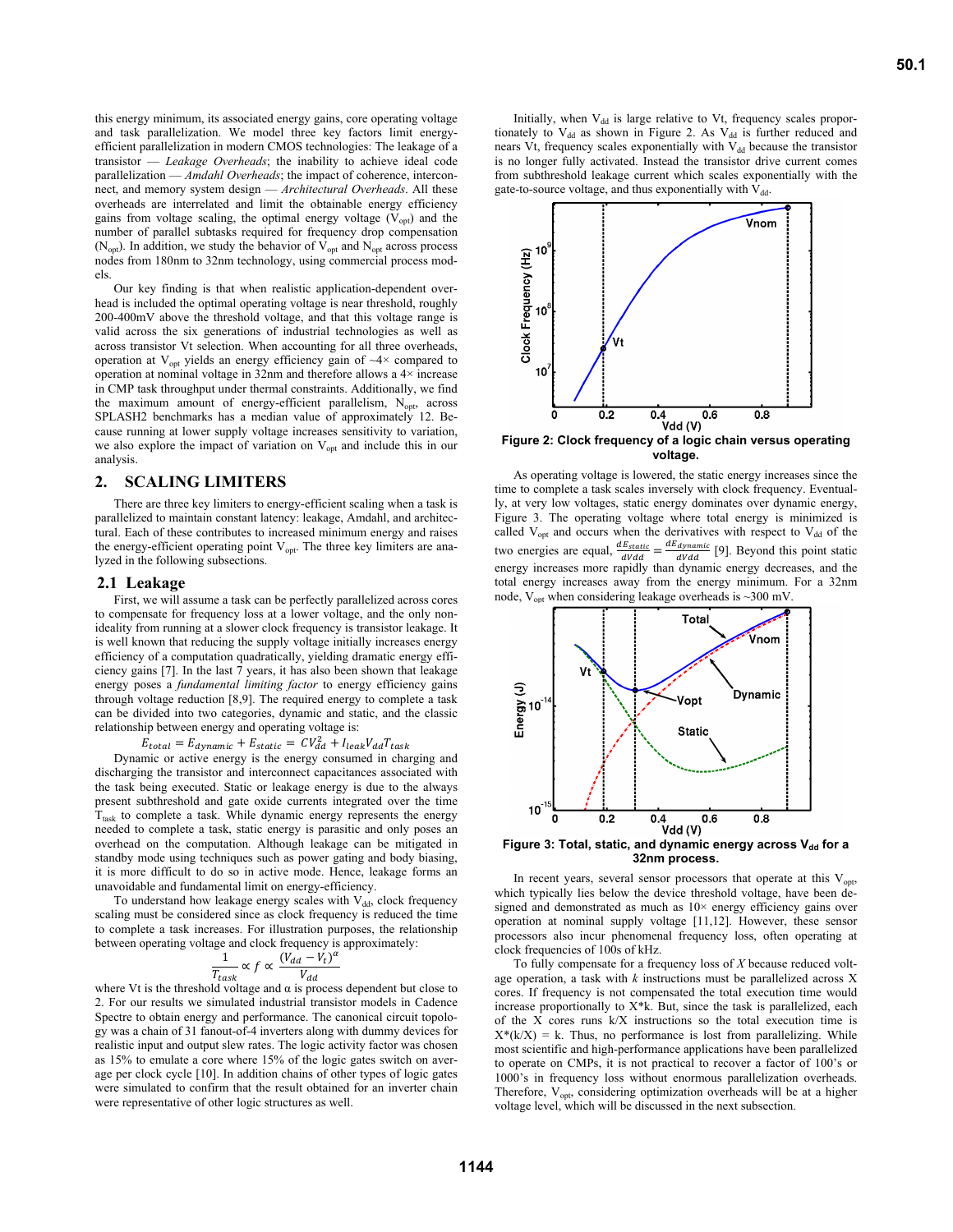### **2.2 Amdahl**

As discussed earlier, scaling voltage is essential in the CMPs to achieve maximum computational performance for a fixed thermal budget, since the number of simultaneous tasks that can fit in a TDP is directly proportionate to the energy efficiency of the task. When scaling supply voltage for a latency-sensitive task, slower clock frequency can be compensated by executing the task in parallel across more cores. For real applications the process of subdividing a task includes non-idealities, such as serial portions of code, and thus incurs parallelization overhead. To compensate a task of *k* instructions for a frequency loss of *X* requires X cores (each running k/X instructions) plus *m* additional instructions of parallelization overhead. These extra m instructions consume additional energy, penalizing lower voltage operation, and therefore increase  $V_{\text{opt}}$ . Hence, parallelization overheads compound the impact of leakage overheads which limits the voltage scalability of a latency-sensitive task. Compensating below  $V_{opt}$  by further subdividing the task results in a net energy increase due to leakage and parallelization overheads.

The well-known Amdahl's law [13] shows that speedup of algorithms as they are parallelized over an increasing number of cores is limited by the parallelizable portion of the code and by new code introduced to initialize and decompose the program. Speedups are therefore bounded asymptotically as parallelization increases because the serial portion eventually dominates. These overheads will be referred to as A*mdahl overheads* and include only the impacts of algorithmic parallelization.

The gem5 [14] system simulator is used to evaluate the impact of Amdahl overheads on a Network-on-Chip (NoC) system. We evaluated the SPLASH-2 benchmark suite which is a set of highly parallelized scientific algorithms applicable to CMPs. Each core is an Alpha architecture with one instruction-per-cycle running at 1GHz. To separate Amdahl overheads from additional architectural non-idealities, we simulated the system with infinite interconnect bandwidth and an ideal memory with 1 cycle latency. Architectural non-idealities are addressed in the next subsection.

The effective speedup of parallelizing by running on 1 to 64 cores is shown in Figure 4. For illustration only three representative benchmarks are labeled, but the entire suite is plotted in the figure. Some benchmarks, such as Barnes, have nearly ideal speedup indicating very little Amdahl overheads and perfect parallelization. Other benchmarks, such as LUNC, reach a speedup of only 10 with 64 cores indicating a high percentage of serial code. These benchmarks represent a range of parallelized scientific applicable to CMPs and, as the number of CMP cores continues to increase, more high-performance applications will be similarly parallelized.



**ing application-dependent Amdahl Overheads.** 

Amdahl's Law [15] gives Speedup  $=$   $\frac{n}{1 - P_s + P_s n}$ , where *n* is the number of cores parallelized over and  $P_s$  is the Amdahl serial coefficient. We fitted the SPLASH-2 benchmark speedups to Amdahl's law and applied it to the voltage scaling calculations to obtain  $V_{opt}$  when considering non-ideal parallelization. The benchmarks were parallelized to fully compensate for frequency loss from lower voltage operation. Figure 5 shows  $V_{opt}$  increasing in 32nm due to Amdahl overheads. When Amdahl overheads are added, the  $V_{opt}$  operating range for most overheads is ~25-150 mV above the leakage overheads only case. Although the serial coefficient is highly application-dependent, the range of  $V_{opt}$  for the benchmarks is small, varying by only ~150mV. If the serial coefficient is 100% (e.g., none of the code is parallelizable) then nominal voltage would be optimal.



#### **2.3 Architectural**

Architectural features, such as coherency, inter-core communications, and cache pollution, further add overhead to a CMP system as voltage is reduced and a task is parallelized. Furthermore, application memory access patterns can affect overhead. For example, a subtask competes for L2 cache resources and may evict another subtask's data. Coherence overhead is added when a multiple subtasks share a single block of data. Communication overhead is increased when there is heavy communication between distant cores on an NoC because data must transverse multiple hops.

To quantify architectural overheads, the SPLASH-2 benchmarks were simulated with gem5 as in Section 2.2 but the configuration was changed to add non-ideal memories, caches, and interconnect. The NoC simulations were run using a tiled Mesh topology where each tile contains a core, private L1 caches, and a slice of a shared L2 cache. A MOESI directory protocol is used to maintain coherence. Table 1 lists the detailed simulation parameters.

| Feature             | <b>Description</b>                         |  |  |  |  |
|---------------------|--------------------------------------------|--|--|--|--|
| Cores               | 1 to 64 one-IPC Alpha cores @ 1GHz         |  |  |  |  |
| <b>L1 Caches</b>    | 32 kB, 1 cycle latency, 4-way associative, |  |  |  |  |
|                     | 64-byte line size                          |  |  |  |  |
| <b>L2 Caches</b>    | Shared 1MB divided evenly between cores,   |  |  |  |  |
|                     | 10 cycle latency, 8-way associative,       |  |  |  |  |
|                     | 64-byte line size                          |  |  |  |  |
| <b>Interconnect</b> | 2-GHz Routers, 128-bit, 2-stage routers,   |  |  |  |  |
|                     | 50 cycle-access to main memory             |  |  |  |  |

**Table 1: A list of simulation parameters to measure architectural overheads.** 

Architectural overheads from memory and interconnect nonidealities reduce the obtainable speedup when parallelizing. These nonidealities were added in the  $V_{opt}$  calculation when parallelizing and the benchmarks were again parallelized to fully compensate for frequency loss. Like leakage and Amdahl overheads, architectural overheads further increase the minimum energy consumption and  $V_{\text{opt}}$  as shown in Figure 6. Certain benchmarks are highly parallelizable before caches and coherency is introduced, while others have negligible architectural overheads. For example, ocn has almost no Amdahl overheads but significant architectural overheads. To contrast, lun has little architectural but significant Amdahl overheads. Across the benchmarks shown  $V_{\text{opt}}$  increases by no more than 200mV. Thus, architectural overheads are another key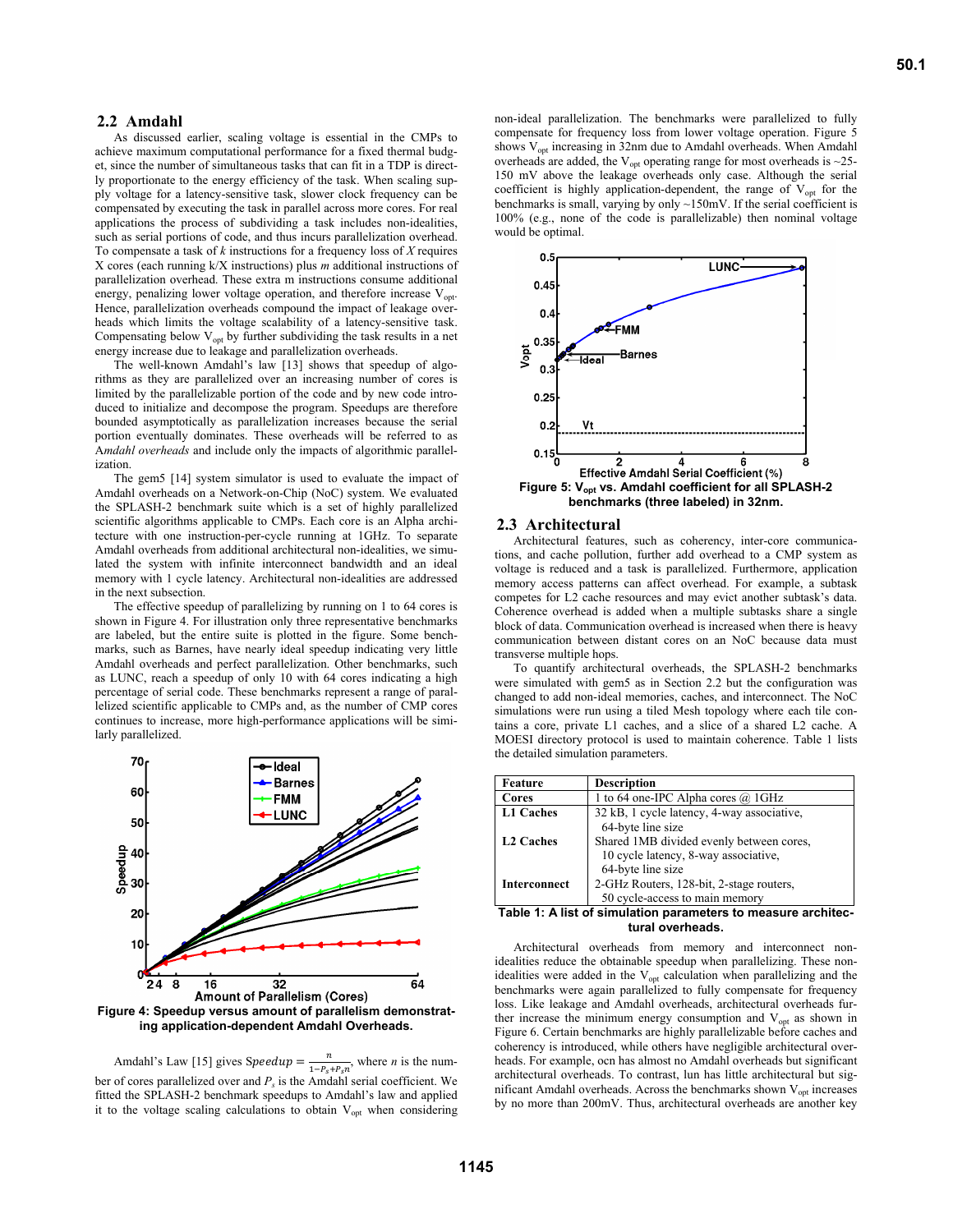limiter to voltage scaling, increasing  $V_{opt}$  and the minimum obtainable energy consumption when a task is parallelized to compensate for frequency loss. Though not included in this paper for brevity, we also simulated SPLASH-2 running on a bus-based architecture and the corresponding increase in  $V_{opt}$  is similar.



Figure 6: Architectural and Amdahl overheads increase V<sub>opt</sub> **by no more than 200 mV.** 

# **3. IMPACT OF TECHNOLOGY AND CIR-CUIT FEATURES ON NTC**

The previous section discussed the three key limiters of energyefficient scaling. However,  $V_{opt}$  is also impacted by additional technology and circuit factors, including technology node, transistor Vt, and process variation, which are discussed below.

## **3.1 Technology**

In the previous section  $V_{opt}$  was analyzed at single 32nm technology node. To identify if there is a voltage scaling and parallelization guideline consistent across many technologies, we calculated  $V_{opt}$  for SPLASH-2 across 6 industrial technologies when accounting for all three voltage scaling overheads, as shown in Figure 7. Circuit simulations of energy and performance were done in Cadence Spectre using industrial foundry technology kits from 32nm to 180nm.



Figure 7: V<sub>opt</sub> across technologies when including all three overheads. V<sub>opt</sub> has been trending downward with each gen**eration and is ~200-400mV above Vt for most benchmarks.** 

The process node affects  $V_{opt}$  primarily because technologies have become more leaky generation-to-generation due to reduced threshold voltage. Higher leakage increases  $V_{opt}$ , however, the lower threshold voltage will also improve the frequency degradation with voltage scaling which will reduce  $V_{opt}$ . A key finding of this work is that  $V_{opt}$  consistently tracks ~200-400mV above the threshold voltage for most benchmarks across the six technology nodes. We define this region above the threshold voltage as the near-threshold (NTC) region. Three benchmarks, Barnes, FFT, and Water Spatial, were close to ideally parallelizable and are not contained in the NTC region. However, most general-purpose,

high-performance CMP applications will have some degree of parallelization overhead and thus lie in the NTC region.

The median energy gains at  $V_{opt}$  operation and optimal number of cores to parallelize across to compensate for clock frequency loss,  $N_{\text{opt}}$ , for SPLASH-2 across technology nodes is shown in Figure 8. Table 2 includes a breakdown of energy gains and optimal number of cores for each benchmark in the SPLASH-2 suite. Energy gains have diminished by  $\sim$ 1.8 $\times$  from 180nm to 32nm as leakage has increased and the dynamic range available for voltage scaling has narrowed from 180nm to 32nm. This difference is less dramatic with less scalable benchmarks, since the parallelism overheads are higher and thus the amount of voltage scaling in older technologies is limited. The energy gains in newer technology from operating at  $V_{opt}$  instead of at nominal voltage are  $\sim$ 4 $\times$  and  $N_{opt}$  has a median of ~12, and no more than 25, cores for SPLASH-2 in 32nm. This increased energy efficiency directly increases CMP performance when limited by a thermal budget. Thus, to maximize thermally-limited CMP performance, tasks should operate in the near-threshold region and parallelize on no more than 25 cores in 32nm. The energy gains and optimal amount of parallelism has decreased with each generation.



**Figure 8: Median energy gains and optimal number of cores,**  N<sub>opt</sub>, when operating at V<sub>opt</sub> as compared to nominal voltage **for SPLASH-2 benchmarks.** 

|     | 180nm        | 130nm        | 90nm         | 65nm        | 40nm        | 32nm        |
|-----|--------------|--------------|--------------|-------------|-------------|-------------|
| bar | $12.7\times$ | $7.9\times$  | $10.0\times$ | $7.8\times$ | $5.7\times$ | $5.2\times$ |
|     | (71)         | (55)         | (69)         | (43)        | (44)        | (19)        |
| cho | $6.1\times$  | $3.9\times$  | $4.6\times$  | $4.3\times$ | $3.2\times$ | $3.5\times$ |
|     | (13)         | (10)         | (14)         | (12)        | (11)        | (9)         |
| fft | $13.2\times$ | $8.3\times$  | $10.4\times$ | $8.0\times$ | $5.8\times$ | $5.2\times$ |
|     | (68)         | (82)         | (67)         | (42)        | (43)        | (23)        |
| fmm | $7.7\times$  | $4.8\times$  | $6.0\times$  | $5.3\times$ | $3.9\times$ | $4.1\times$ |
|     | (21)         | (20)         | (19)         | (16)        | (16)        | (12)        |
| luc | $8.6\times$  | $5.3\times$  | $6.7\times$  | $5.9\times$ | $4.2\times$ | $4.4\times$ |
|     | (26)         | (25)         | (24)         | (18)        | (21)        | (13)        |
| lun | $4.1\times$  | $2.7\times$  | $3.1\times$  | $3.0\times$ | $2.3\times$ | $2.6\times$ |
|     | (8)          | (6)          | (7)          | (6)         | (6)         | (6)         |
| occ | $6.9\times$  | $4.3\times$  | $5.3\times$  | $4.8\times$ | $3.5\times$ | $3.8\times$ |
|     | (14)         | (16)         | (17)         | (14)        | (13)        | (9)         |
| ocn | $6.8\times$  | $4.2\times$  | $5.2\times$  | $4.7\times$ | $3.5\times$ | $3.8\times$ |
|     | (15)         | (12)         | (17)         | (14)        | (14)        | (9)         |
| rad | $5.7\times$  | $3.6\times$  | $4.3\times$  | $4.0\times$ | $3.0\times$ | $3.4\times$ |
|     | (11)         | (12)         | (12)         | (10)        | (9)         | (8)         |
| ray | $7.3\times$  | $4.6\times$  | $5.6\times$  | $5.0\times$ | $3.7\times$ | $4.0\times$ |
|     | (17)         | (15)         | (16)         | (17)        | (13)        | (11)        |
| wan | $12.6\times$ | $7.8\times$  | $9.9\times$  | $7.8\times$ | $5.7\times$ | $5.2\times$ |
|     | (71)         | (56)         | (70)         | (32)        | (45)        | (19)        |
| was | $18\times$   | $11.3\times$ | $13.0\times$ | $9.0\times$ | $6.8\times$ | $5.5\times$ |
|     | (186)        | (250)        | (121)        | (51)        | (79)        | (25)        |

Table 2: Energy gain and optimal number of cores N<sub>opt</sub> (in **parenthesis) across SPLASH-2 benchmarks and technologies when including the three voltage scaling overheads.**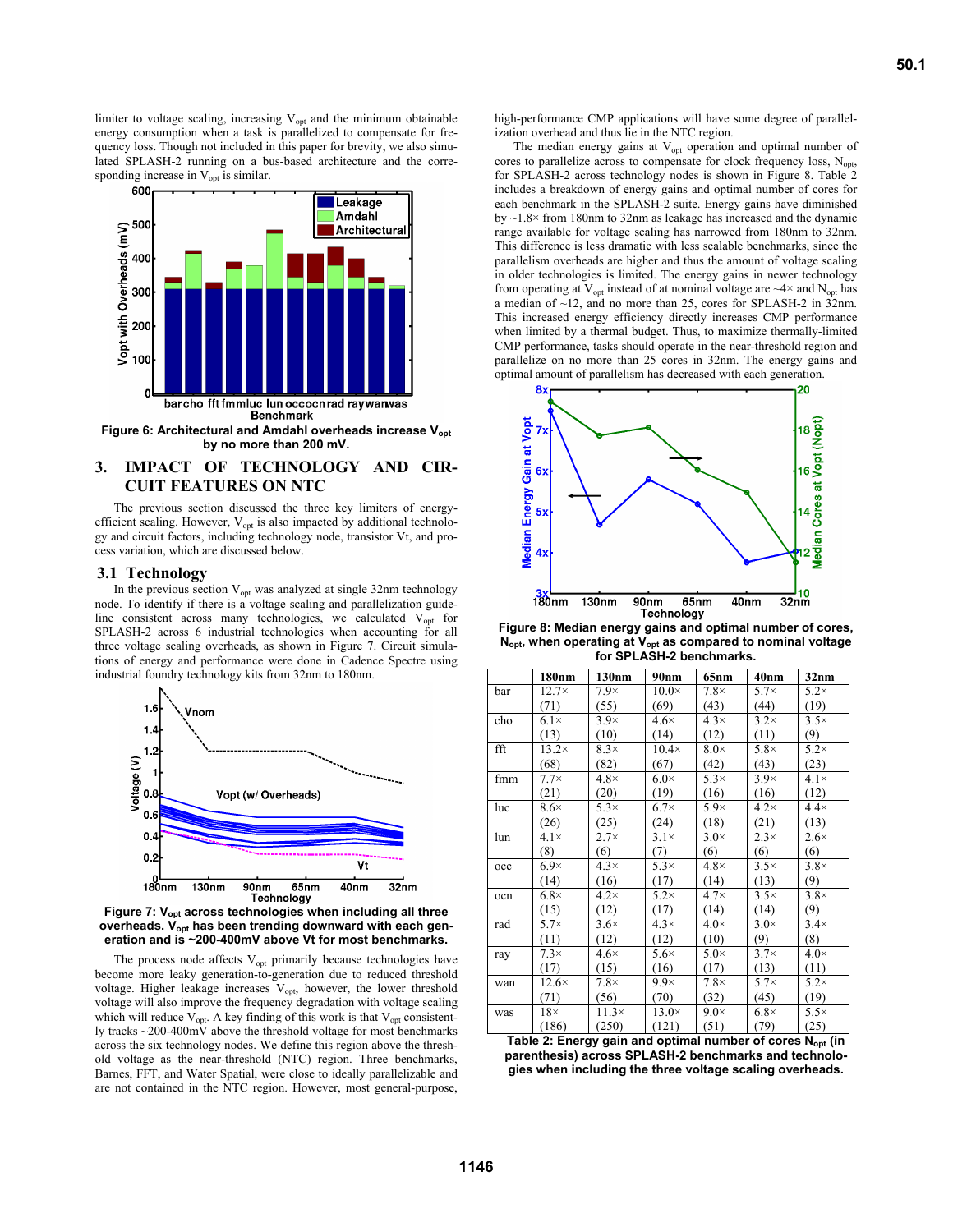If Amdahl and architectural overheads can be neglected because an application is latency insensitive (for instance, sensor applications) then only the fundamental leakage overhead needs to be considered. To provide a comparison with the trend of  $V_{opt}$  for latency-sensitive applications, we show in Figure 9 the fundamental lower bound on  $V_{opt}$  across technologies, where leakage is the only voltage scaling overhead. In 180nm and 130nm  $V_{opt}$  for a perfectly parallelizable task is below threshold. Because technologies are becoming leakier with process scaling, V<sub>opt</sub> has been trending upward with each generation and becomes super-threshold in 90nm. For a perfectly parallelizable task the energy gain has decreased from  $52 \times$  in 180nm to  $6 \times$  in 32nm. Likewise, the optimal number of cores  $N_{opt}$  has decreased from  $\sim$ 21,000 (clearly unachievable) in 180nm to 29 in 32nm. Though parallelizing across thousands of cores in older technologies is not achievable, the gains and  $N<sub>opt</sub>$  in recent technology nodes have dramatically decreased even when neglecting Amdahl and architectural overheads.



**Figure 9: Theoretical maximum energy-efficient parallelism, showing Vopt, Nopt, and gains across six technology nodes with leakage overheads only.** 

### **3.2 Process Variation**

A challenge of operating at a reduced voltage is increased sensitivity to process, temperature, and supply voltage variations that causes variability in circuit delay and energy consumption. A slower critical path and leakier devices decrease energy-efficiency thus increasing  $V_{opt}$ . Figure 10 (top) shows the 3-sigma delay variation relative to mean for a single gate and a chain of logic in 40nm technology using industrial variation models. Process variation can be global, affecting all transistors uniformly across a die, or local which causes delay mismatch between different devices and paths on a chip.

In the NTC region, local variation accounts for 30% of 3-sigma delay of a single gate. Since a CMP's maximum clock frequency is limited by the worst-case critical path, mismatch between different critical paths raises  $V_{opt}$  as the leakiest path runs at clock frequency set by the slowest path. However, local variation is reduced for deeper logic depths since local variation is usually uncorrelated and hence averages out along a path. Thus, for a chain 31 gates, local variation is only 10% of total variation, so its impact is minor.

Global variation raises  $V_{opt}$ , Figure 10 (bottom, for three technology nodes) but all paths will either: (1) slow and have less leakage or  $(2)$ have more leakage but run fast, so the total leakage overhead is relatively constant. This is unlike local variation where the leakiest path is run at the slowest clock frequency, thus global variation's contribution to increasing V<sub>opt</sub> is less than local variation. Total delay variation at V<sub>opt</sub> is significant, but high-performance CMPs are usually binned for speed so that each die can run at its optimal frequency. Thus, the range of bins will increase but, since each die is tuned to its optimum speed, global variation does not significantly increase V<sub>opt</sub>.

The increase in  $V_{opt}$  when considering 3-sigma delay variation and the parallelization overheads described above is 30mV-60mV for an average SPLASH-2 benchmark. The delay variation also depends on the number of critical paths in a design, since local variation reduces by taking a maximum across multiple paths. As the number of paths increases the mean shifts up, but the variation is reduced, shown in Figure 10 (bottom). Thus, variation does impact delay but its impact on  $V_{\text{opt}}$  and minimum energy are small. 120%



**tion of a single gate and a logic chain of 31 gates (top). Increase in Vopt because of 3-sigma variation across generations (bottom).** 

## **3.3 Transistor Threshold Voltage**

The energy-efficient operating voltage  $V_{opt}$  also depends on transistor threshold voltage selection. Conventionally regular threshold voltage transistors are used for high-performance applications, since they have the best drive strength, whereas the higher threshold voltage transistors are used where low static-power is a concern, such as in mobile applications

When considering a parallelized task, Amdahl and architectural overheads limit the energy-efficiency and voltage scalability, thus setting Vopt, Figure 11 (top). As threshold voltage is reduced, leakage begins to dominate until the voltage scalability is limited by leakage overheads and not Amdahl or architectural overheads. The energy drops initially as threshold is reduced, since the task can run faster, and  $V_{opt}$  correspondingly tracks. Once leakage dominates the energy stays relatively constant. As a rule-of-thumb, the optimal threshold voltage is at the inflection point (~250mV in figure) between the parallelism-dominant and